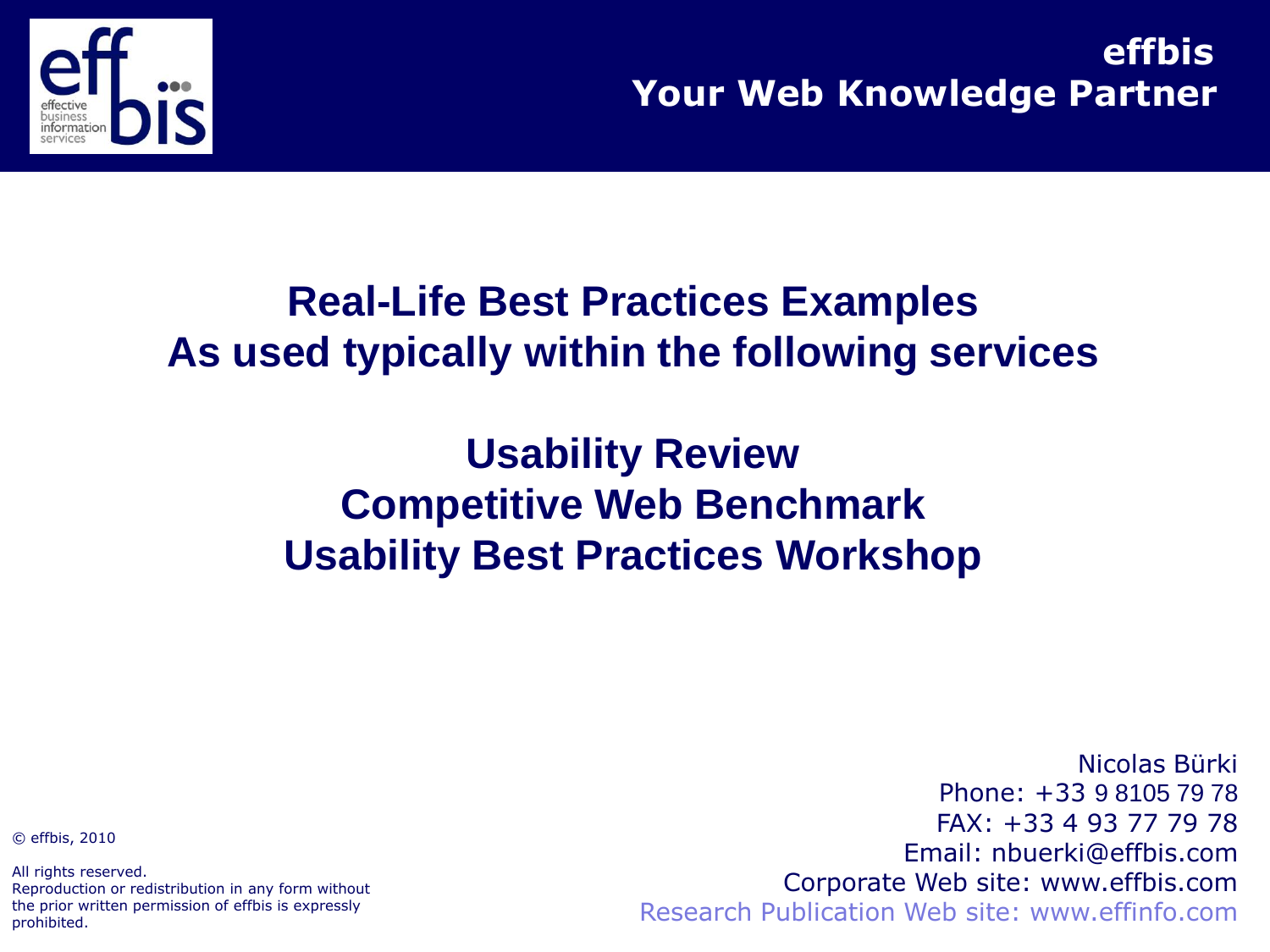

- This extract aims to provide you more insights about the real-life best practices screenshots.
- **For usability reviews and competitive Web benchmark,** at least one real-life best practice example will be provided for each unsatisfied usability best practice criterion
- For usability best practice workshop, multiple real-life best practices screenshots will be shown for the same best practice to illustrate, explain and discuss it.
- **Some sites may have change since we have identified them as a best practice. Their value to serve as a best pratice remains however.**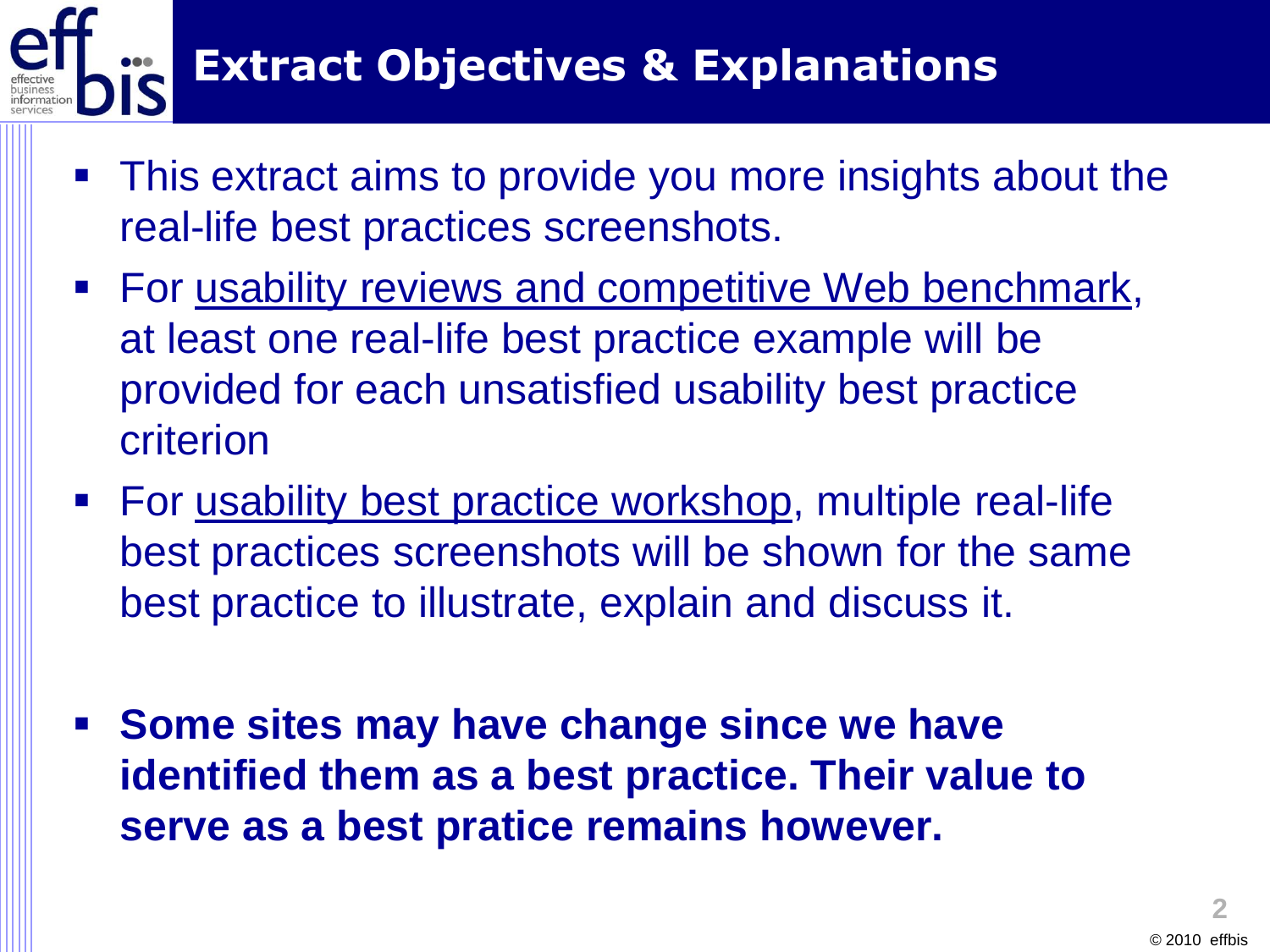#### **Home Page: GP Documentum Link Identification** pusines informa



#### **Effective Naming**

**Audiences very well structured** - **first time users** - **returning users**

#### **Category links are used and links are easy to identify (one colour)**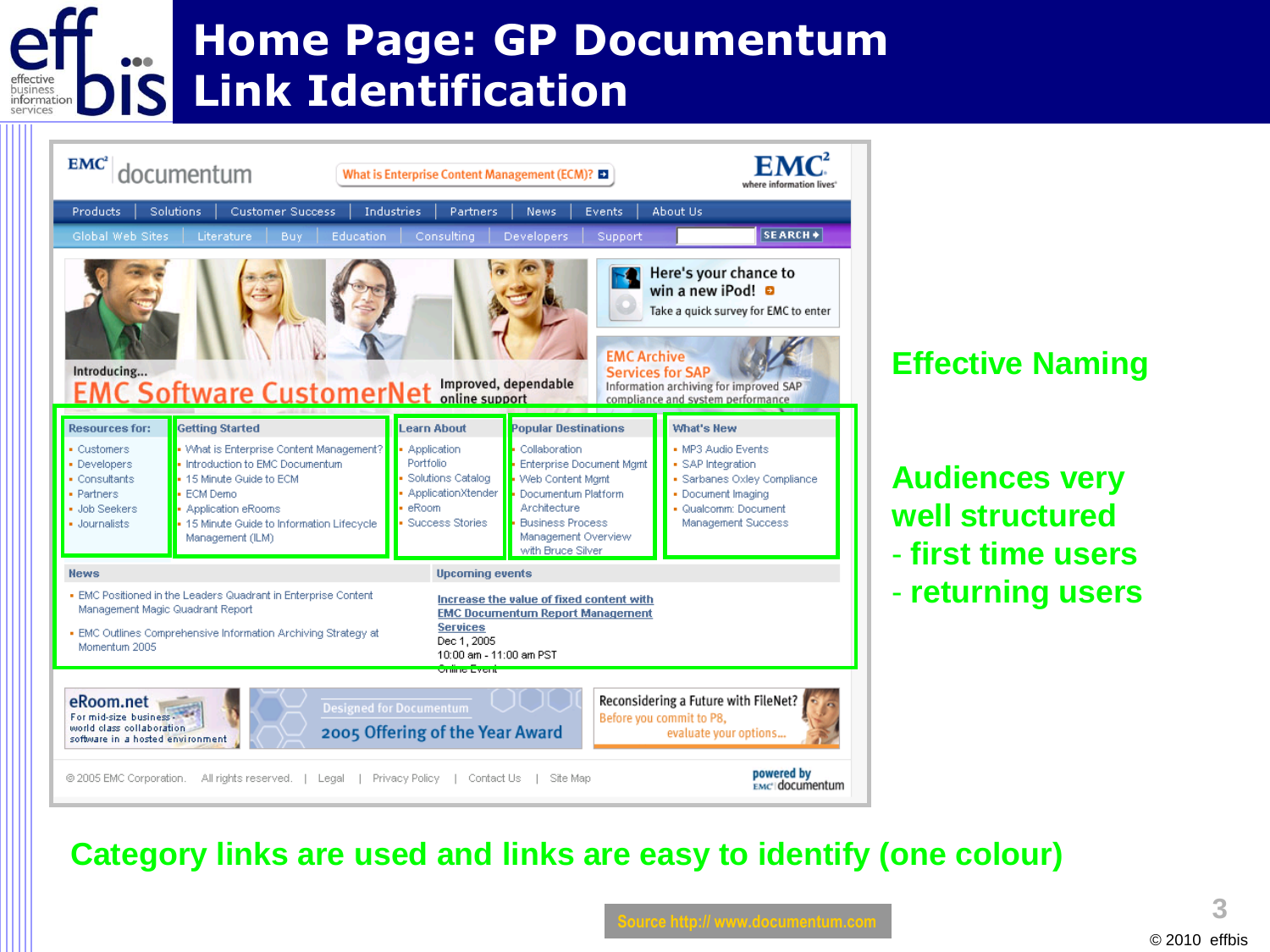**Home Page: BP BMW UK** 

pusiness informat Purpose, Audience, Hook – Balance action verbs, links, image



### **Audiences and associated actions available**

**4**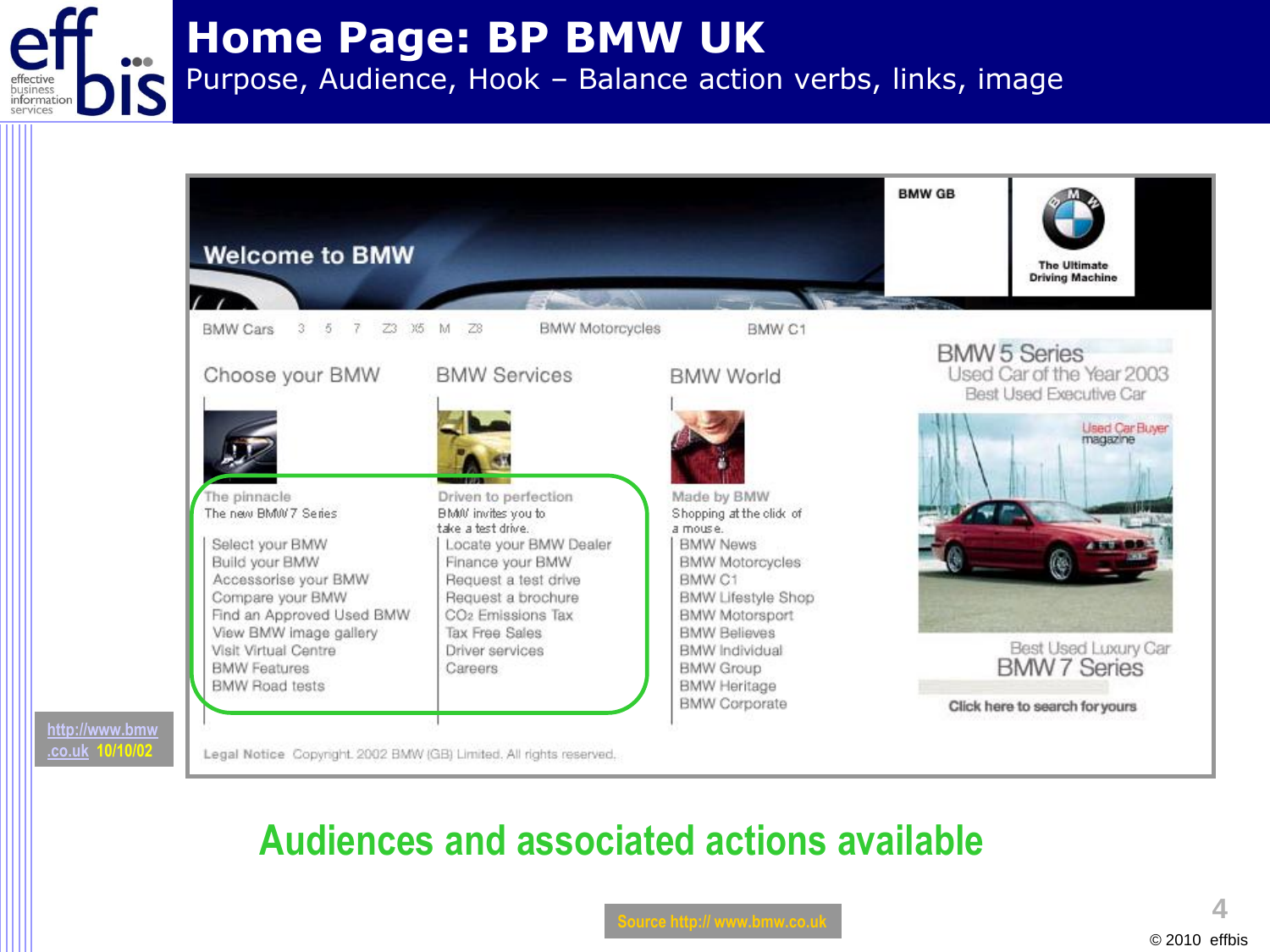# **Site Usability: BP B&N Global Navigation Bar**

**No matter where you are, the horizontal GNB is consistently:**

- **Formatted – links do not change**
- **Placed – always at the top of the page**
- **Helpful – contains links to site support tools**

| <b>BARNES&amp;NOBLE</b><br>www.bn.com                                                                       | <b>FREE SHIPPING</b><br>When you spend \$25 or more<br><b>SEE DETAILS</b>                                                                                               | <b>WE</b> CART<br>0 Items<br>ACCOUNT: ORDER STATUS: WISH LIST: HELP:<br><b>ABOUT SHIPPING</b> | CHECK OUT >         |  |  |  |  |  |
|-------------------------------------------------------------------------------------------------------------|-------------------------------------------------------------------------------------------------------------------------------------------------------------------------|-----------------------------------------------------------------------------------------------|---------------------|--|--|--|--|--|
| <b>USED &amp; OUT</b><br><b>BUSINESS &amp;</b><br><b>BOOKSTORE</b><br>HOME<br>OF PRINT<br><b>TECHNOLOGY</b> | MEET THE<br><b>LIBROS EN</b><br><b>MEDICINE &amp;</b><br><b>NEW &amp; USED</b><br>WRITERS<br><b>ESPANOL</b><br><b>TEXTBOOKS</b><br><b>SCIENCE</b>                       | DVD &<br><b>SALE</b><br><b>MUSIC</b><br><b>CHILDREN</b><br>VIDEO<br>ANNEX                     | B & N<br>UNIVERSITY |  |  |  |  |  |
|                                                                                                             | BROWSE MUSIC $\rightarrow$ WHAT'S NEW $\rightarrow$ BESTSELLERS $\rightarrow$ COMING SOON $\rightarrow$ RECOMMENDED $\rightarrow$ Classical store $\rightarrow$ on sale |                                                                                               |                     |  |  |  |  |  |
| Artist <b>v</b><br>SEARCH >                                                                                 | <b>888 MORE SEARCH OPTIONS</b>                                                                                                                                          |                                                                                               |                     |  |  |  |  |  |
| Last Chance! Offer Ends Soon -- \$10 OFF Coupon! Get Yours Now                                              |                                                                                                                                                                         |                                                                                               |                     |  |  |  |  |  |
| <b>Browse Music</b><br>AIISIC<br><b>All Styles</b><br><b>Alternative</b>                                    |                                                                                                                                                                         |                                                                                               |                     |  |  |  |  |  |

**Source<http://music.barnesandnoble.com/index.asp?userid=2VK599Y5P6>**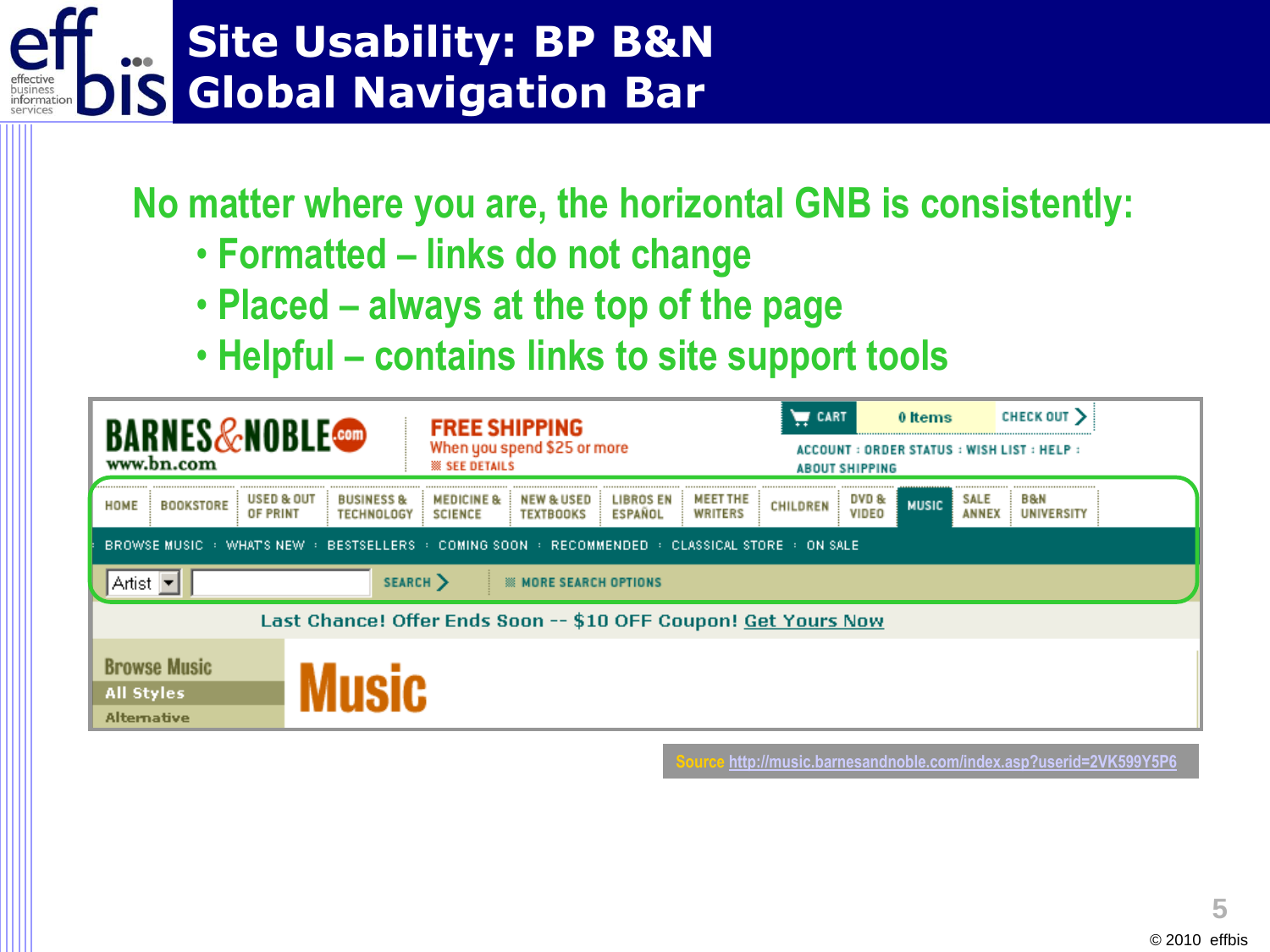# **Site Usability: BP B&N Navigation Bar used as Marketing Tool**

| Barnes & Noble.com - DVD & Video - Microsoft Internet Explorer |                                                                              |
|----------------------------------------------------------------|------------------------------------------------------------------------------|
| File<br>View.<br>Edit                                          | Address <b>&amp;</b> http://video.barnesandnoble.com/index.asp?              |
| $\blacksquare$ .com<br>www.bn.com                              | <b>FREE SHIPPING</b><br>When you spend \$25 or more<br><b>88 SEE DETAILS</b> |

• **HTML titles specified for each page** • **2-6 words describe page** 

**content**

#### **The Global Navigation Bar is also a Marketing Tool**

#### **"Double" access to Home Page**

**"Separated" Tool Bar**

| <b>BARNES&amp;NOBLE</b><br>www.bn.com                                                                                                                                   | <b>FREE SHIPPING</b><br>When you spend \$25 or more<br><b>SEE DETAILS</b>                                           |                                   | CART                                 | 0 Items<br>ACCOUNT: ORDER STATUS: WISH LIST: HELP:<br><b>ABOUT SHIPPING: ABOUT FASTER DELIVERY</b> | CHECK OUT                |
|-------------------------------------------------------------------------------------------------------------------------------------------------------------------------|---------------------------------------------------------------------------------------------------------------------|-----------------------------------|--------------------------------------|----------------------------------------------------------------------------------------------------|--------------------------|
| <b>USED &amp; OUT</b><br><b>BUSINESS &amp;</b><br><b>BOOKS</b><br>HOME<br><b>TECHNOLOGY</b><br>OF PRINT<br>BROWSE BUSINESS & TECHNOLOGY : BULK ORDERS : PURCHASE ORDERS | <b>MEDICINE &amp;</b><br><b>NEW &amp; USED</b><br><b>LIBROS EN</b><br><b>SCIENCE</b><br><b>ESPANOL</b><br>TEXTBOOKS | DVD &<br><b>CHILDREN</b><br>VIDEO | <b>SALE</b><br><b>MUSIC</b><br>ANNEX | <b>CALENDARS</b>                                                                                   | B&N<br><b>UNIVERSITY</b> |
| Keyword  ▼                                                                                                                                                              | SEARCH ><br><b>MORE SEARCH OPTIONS</b>                                                                              |                                   |                                      |                                                                                                    |                          |
|                                                                                                                                                                         | New & Used Textbooks for Professionals & Students -- Save up to 40%                                                 |                                   |                                      |                                                                                                    |                          |
| BUSINESS &<br>CHNOLOGY                                                                                                                                                  | <b>Business &amp; Technology</b>                                                                                    |                                   |                                      | <b>Integrated Search Bar</b>                                                                       |                          |

**Page titles should be: 1. Present 2. Contextual 3. Consistently placed and formatted**

**6**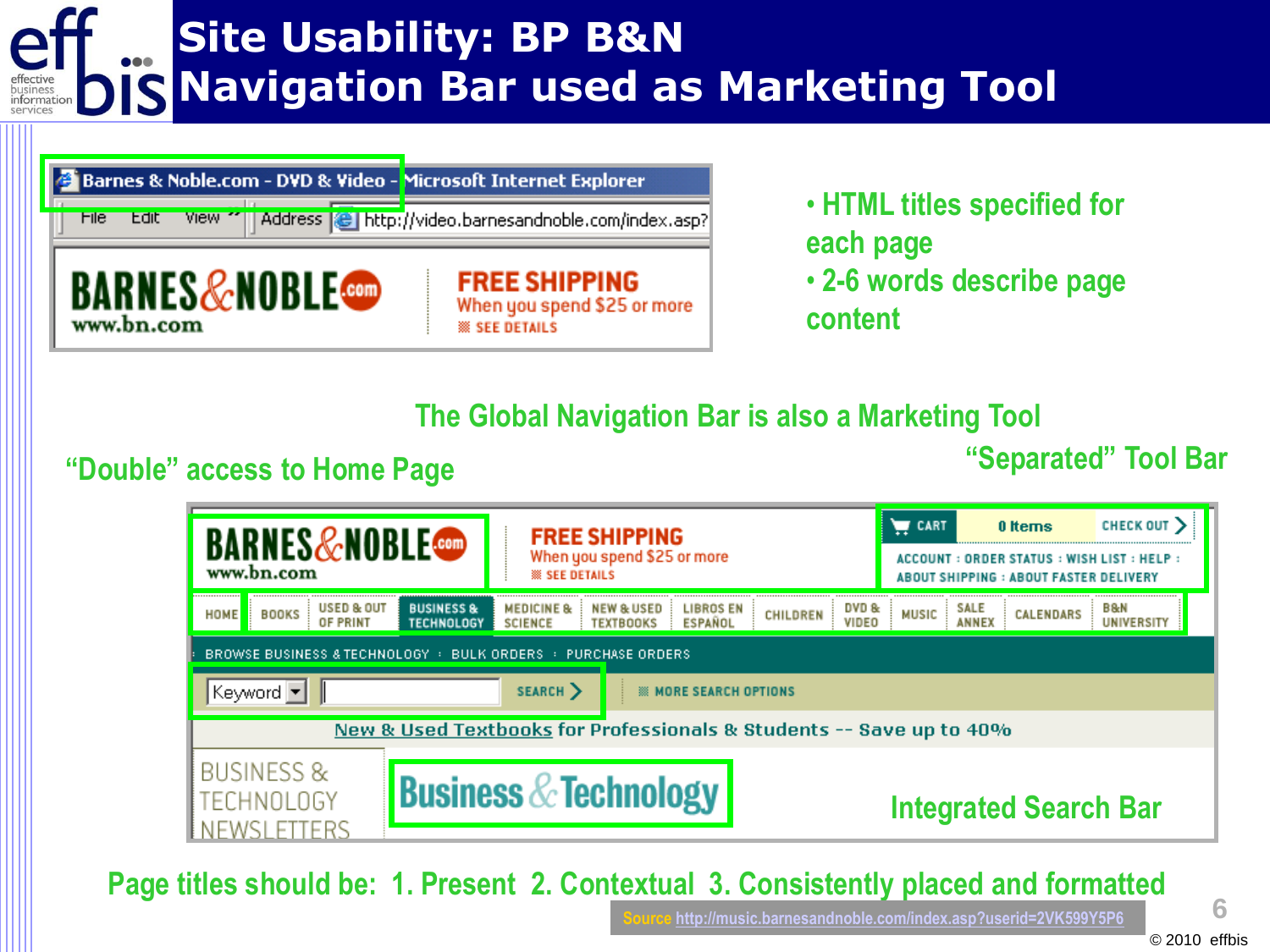#### **Site Usability: BP Sanofi-Aventis Site Map DIS**

|                                                                                                                                                                                                                                                                                                                                                                                                                                                                                                                                  | n du site                                                                                                                                                                                                                                                                                                                                                                                                                                                                                                                                           | Accueil   Le Groupe   Notre Recherche   Votre Santé   Investisseurs   Presse   Recrutement                                                                                                                                                                                                                                                                                                                                                                   | Plan du site , Contacts , Glossaire , Sites du Groupe                                                                                                                                                                                                                                                                                                                                                                                                                                                                                            | sanofi aventis<br>L'essentiel c'est la santé.<br>Rechercher Ok<br>I EIG                                                                                                                                                                                                                                                                                                                                                                                                                                 |                             |
|----------------------------------------------------------------------------------------------------------------------------------------------------------------------------------------------------------------------------------------------------------------------------------------------------------------------------------------------------------------------------------------------------------------------------------------------------------------------------------------------------------------------------------|-----------------------------------------------------------------------------------------------------------------------------------------------------------------------------------------------------------------------------------------------------------------------------------------------------------------------------------------------------------------------------------------------------------------------------------------------------------------------------------------------------------------------------------------------------|--------------------------------------------------------------------------------------------------------------------------------------------------------------------------------------------------------------------------------------------------------------------------------------------------------------------------------------------------------------------------------------------------------------------------------------------------------------|--------------------------------------------------------------------------------------------------------------------------------------------------------------------------------------------------------------------------------------------------------------------------------------------------------------------------------------------------------------------------------------------------------------------------------------------------------------------------------------------------------------------------------------------------|---------------------------------------------------------------------------------------------------------------------------------------------------------------------------------------------------------------------------------------------------------------------------------------------------------------------------------------------------------------------------------------------------------------------------------------------------------------------------------------------------------|-----------------------------|
| <b>Le Groupe</b>                                                                                                                                                                                                                                                                                                                                                                                                                                                                                                                 | <b>Notre Recherche</b>                                                                                                                                                                                                                                                                                                                                                                                                                                                                                                                              | Votre Santé                                                                                                                                                                                                                                                                                                                                                                                                                                                  | <b>Investisseurs</b>                                                                                                                                                                                                                                                                                                                                                                                                                                                                                                                             | <b>Presse</b>                                                                                                                                                                                                                                                                                                                                                                                                                                                                                           |                             |
| <b>Faits marquants</b>                                                                                                                                                                                                                                                                                                                                                                                                                                                                                                           | Message de Gérard Le Fur                                                                                                                                                                                                                                                                                                                                                                                                                                                                                                                            | <b>Maladies Cardiovasculaires</b>                                                                                                                                                                                                                                                                                                                                                                                                                            | <b>Données Boursières</b>                                                                                                                                                                                                                                                                                                                                                                                                                                                                                                                        | Communiqués de presse                                                                                                                                                                                                                                                                                                                                                                                                                                                                                   |                             |
| Message du Président                                                                                                                                                                                                                                                                                                                                                                                                                                                                                                             | <b>Chiffres &amp; Faits</b>                                                                                                                                                                                                                                                                                                                                                                                                                                                                                                                         | <b>Neurologie &amp; Psychiatrie</b>                                                                                                                                                                                                                                                                                                                                                                                                                          | <b>C</b> Euronext<br><b>ANYSE</b>                                                                                                                                                                                                                                                                                                                                                                                                                                                                                                                | <b>Année 2005</b><br><b>Année 2004</b>                                                                                                                                                                                                                                                                                                                                                                                                                                                                  |                             |
| Présentation du groupe<br>Chiffres clés<br><b><i><u>A</u></i></b> Principaux dirigeants<br><b>Ressources humaines</b><br><b>OPolitique de Ressources</b><br><b>Humaines</b><br><b>C</b> Effectifs du groupe<br>Présence internationale<br>Médicaments et produits<br>Cardiovasculaire /<br>Thrombose<br><b>Cancer</b><br><b>O</b> Diabète<br><b><i><u>A</u></i></b> Système Nerveux Central<br><b>AMédecine Interne</b><br><b><i><u>AVaccins</u></i></b><br><b>Génériques</b><br>$\bullet$ OTC<br>Notre engagement<br>en actions | <b>News &amp; Evènements</b><br><b>Année 2005</b><br><b>Année 2004</b><br><b>Domaines de recherche</b><br><b>A</b> Cardiovasculaire<br><b>A</b> Thrombose<br>● Système nerveux central<br><b>Oncologie</b><br>Maladies métaboliques<br>Médecine interne<br><i><u><b>A</b>Vaccins</u></i><br><b>Portefeuille R&amp;D</b><br><b>Cardiovasculaire</b><br><b>A</b> Thrombose<br>● Système nerveux central<br>Oncologie<br>Maladies métaboliques<br>Médecine interne<br><b><i><u>AVaccins</u></i></b><br><b>Les sites</b><br><b>Centres de Recherche</b> | <b>C</b> epilepsie<br>> Qu'est-ce que l'épilepsie ?<br>> Une maladie qui se soigne<br>> L'importance du diagnostic<br><b>Urologie</b><br>Cancérologie<br>Santé familiale<br><b>Santé bucco-dentaire</b><br>> Des dents saines,<br>c'est l'essentiel<br>> Mieux vaut prévenir<br>que guérir !<br><b>Dossiers thématiques</b><br><b>IL'épilepsie au quotidien</b><br>> La scolarité<br>> La vie professionnelle<br>$>$ Les loisirs<br>> La conduite automobile | <b>Publications</b><br><b>A</b> Rapports financiers<br>Communiqués de presse<br>> Année 2005<br>> Année 2004<br><b>Evènements &amp;</b><br>présentations<br><b>Calendrier financier</b><br><b>A</b> Présentations<br>Structure du capital<br><b>Gouvernement d'entreprise</b><br><b>Conseil d'administration</b><br><b>Comités</b><br><b>A</b> Règlement intérieur du<br><b>Conseil d'Administration</b><br>Code d'éthique financier<br><b>Actionnaires individuels</b><br>Nous rencontrer<br>Nos Publications<br>$\geq$ Lettre des actionnaires | <b>Année 2003</b><br><b>Année 2002</b><br><b>Année 2001</b><br><b>Année 2000</b><br><b>Année 1999</b><br>Dossiers de presse<br><b>Année 2005</b><br><b>Année 2003</b><br><b>Année 2002</b><br><b>Année 2001</b><br><b>Année 2000</b><br>Photothèque<br><b>Oirigeants</b><br><b>Cléments institutionnels</b><br><b>Consequent Sociétal</b><br>et humanitaire<br><b>CEVénements financiers</b><br>Groupe<br><b>A</b> Recherche<br>et Développement<br><b>A</b> Production et Distribution<br>Siège social | <1,5 screen<br>'       long |

#### **Three levels of active links / navigation and clearly visible (different colons & indent)**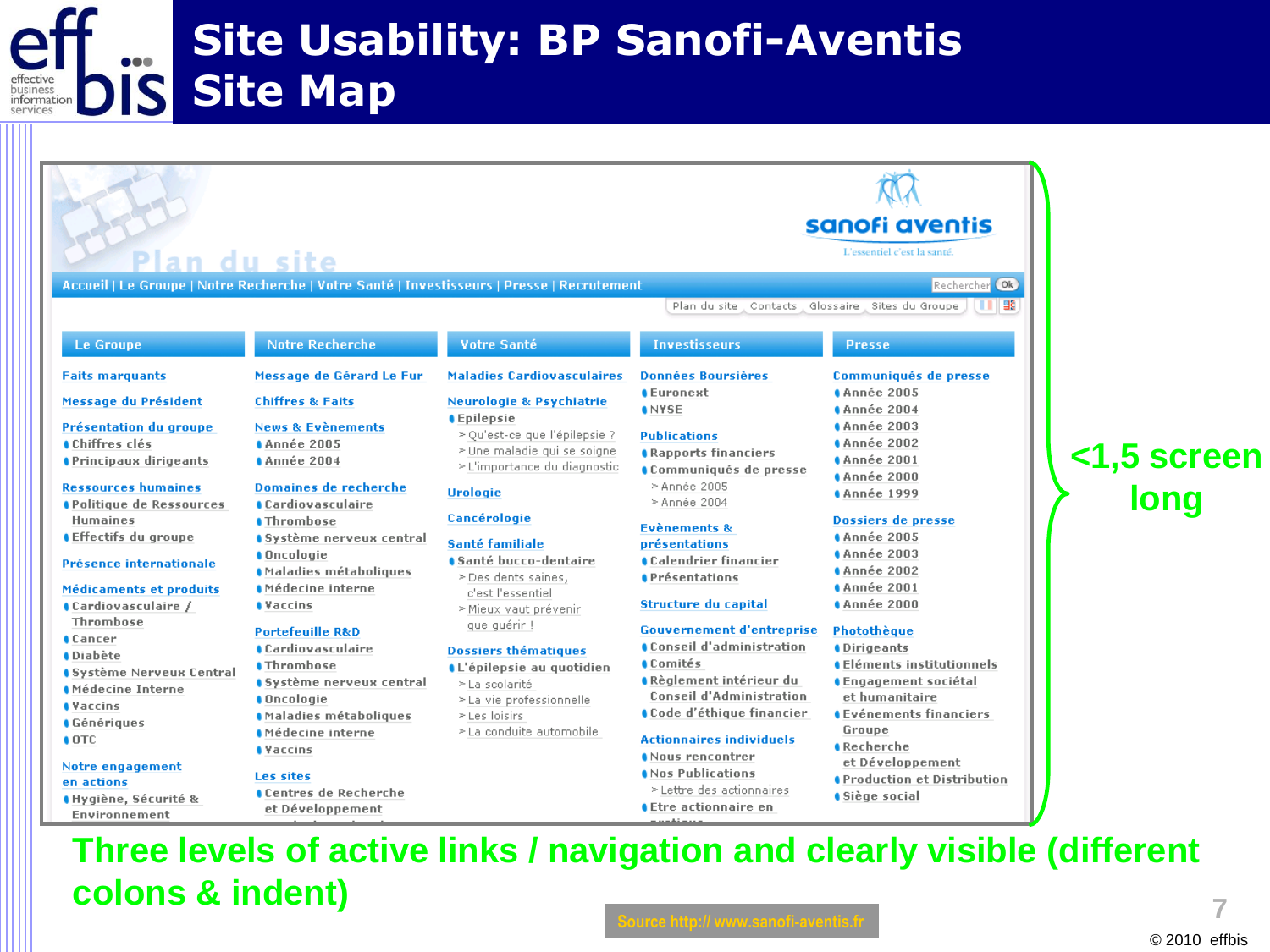# **Best Practices - Branding: Tag Lines**

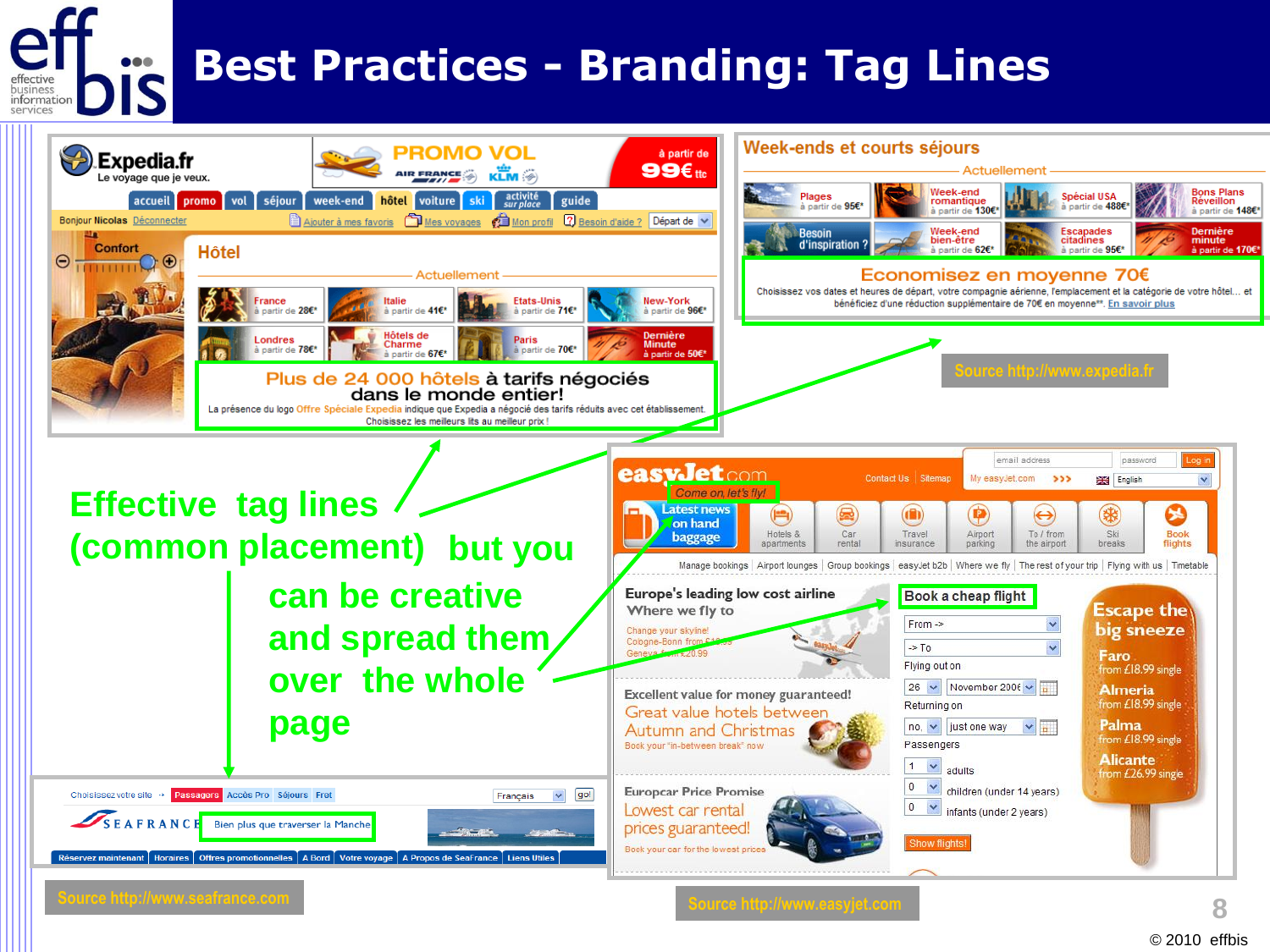## **Best Practice – Community Building: Customer Stories**

|                 | come on, let's fly!                                                                                                                                                      |                    |                                   |                         |                                                                                                     |                         |                                                    |                      | <b>Effective for community</b> |
|-----------------|--------------------------------------------------------------------------------------------------------------------------------------------------------------------------|--------------------|-----------------------------------|-------------------------|-----------------------------------------------------------------------------------------------------|-------------------------|----------------------------------------------------|----------------------|--------------------------------|
|                 | Hotels &<br>apartments                                                                                                                                                   | Q<br>Car<br>rental | $\bf{(f)}$<br>Travel<br>insurance | 9<br>Airport<br>parking | $\leftrightarrow$<br>To / from<br>the airport                                                       | I<br>Airport<br>lounges | ₩<br>Ski<br>breaks                                 | Book                 | building and return visits     |
|                 |                                                                                                                                                                          |                    |                                   |                         |                                                                                                     |                         |                                                    |                      | but not promoted on            |
|                 | <b>Travellers' tales</b>                                                                                                                                                 |                    |                                   |                         |                                                                                                     |                         |                                                    |                      | home page                      |
|                 | Here at easyJet, we love finding out about what you get up to when you're at your<br>destination, and hearing your views and opinions. For example, telling us about a   |                    |                                   |                         |                                                                                                     |                         | > Book a flight<br>> Planning your trip            |                      |                                |
|                 | are a rip-off-the metro is much better), where's great for a romantic break-or more<br>suited for a stag weekend! We're sure these will prove useful to other passengers |                    |                                   |                         | fantastic restaurant (or one to avoid!), a brilliant exhibition, tips on getting around (e.g. taxis |                         | ≯Baggage                                           |                      | Not / no longer available      |
| the form below. |                                                                                                                                                                          |                    |                                   |                         | planning their trips, so if you've got a hot tip or a piece of advice you'd like to share, fill in  |                         | Destination and airport<br>information             |                      |                                |
|                 | Czech Republic   Denmark   Estonia   France   Germany   Greece   Hungary   Italy                                                                                         |                    |                                   |                         |                                                                                                     |                         | > Passport informatio                              |                      | Send us your traveller's tales |
|                 | Ireland   Latvia   Netherlands   Poland   Portugal   Slovakia   Slovenia   Spain  <br><b>Switzerland United Kingdom</b>                                                  |                    |                                   |                         |                                                                                                     |                         | > Specific requireme                               |                      |                                |
|                 | <b>Czech Republic</b>                                                                                                                                                    |                    |                                   |                         |                                                                                                     |                         | > Timetables                                       | <b>Name</b>          |                                |
| Prague          |                                                                                                                                                                          |                    |                                   |                         |                                                                                                     |                         | > Travel services<br>> Why fly easyJet             | Town                 |                                |
|                 | I took my sister to Praque for her 21st birthday.                                                                                                                        |                    |                                   |                         |                                                                                                     |                         | > Flying with easyJet                              | <b>Email Address</b> |                                |
| ----------      |                                                                                                                                                                          |                    |                                   |                         |                                                                                                     |                         |                                                    |                      |                                |
|                 |                                                                                                                                                                          |                    |                                   |                         | <b>Effective: in page navigation links</b>                                                          |                         |                                                    | <b>Destination</b>   | Aberdeen (ABZ)                 |
|                 |                                                                                                                                                                          |                    |                                   |                         |                                                                                                     |                         |                                                    | Tale                 |                                |
|                 |                                                                                                                                                                          |                    |                                   |                         |                                                                                                     |                         |                                                    |                      |                                |
|                 |                                                                                                                                                                          |                    |                                   |                         |                                                                                                     |                         |                                                    |                      |                                |
|                 |                                                                                                                                                                          |                    |                                   |                         |                                                                                                     |                         |                                                    |                      | ÷                              |
|                 |                                                                                                                                                                          |                    |                                   |                         |                                                                                                     |                         |                                                    |                      |                                |
|                 |                                                                                                                                                                          |                    |                                   |                         |                                                                                                     |                         |                                                    |                      |                                |
|                 |                                                                                                                                                                          |                    |                                   |                         |                                                                                                     |                         |                                                    | Submit Tale          |                                |
|                 |                                                                                                                                                                          |                    |                                   |                         |                                                                                                     |                         |                                                    |                      |                                |
|                 | (minimum required fields)                                                                                                                                                |                    |                                   |                         |                                                                                                     |                         | Easy, straight-forward to submit traveller's tales |                      |                                |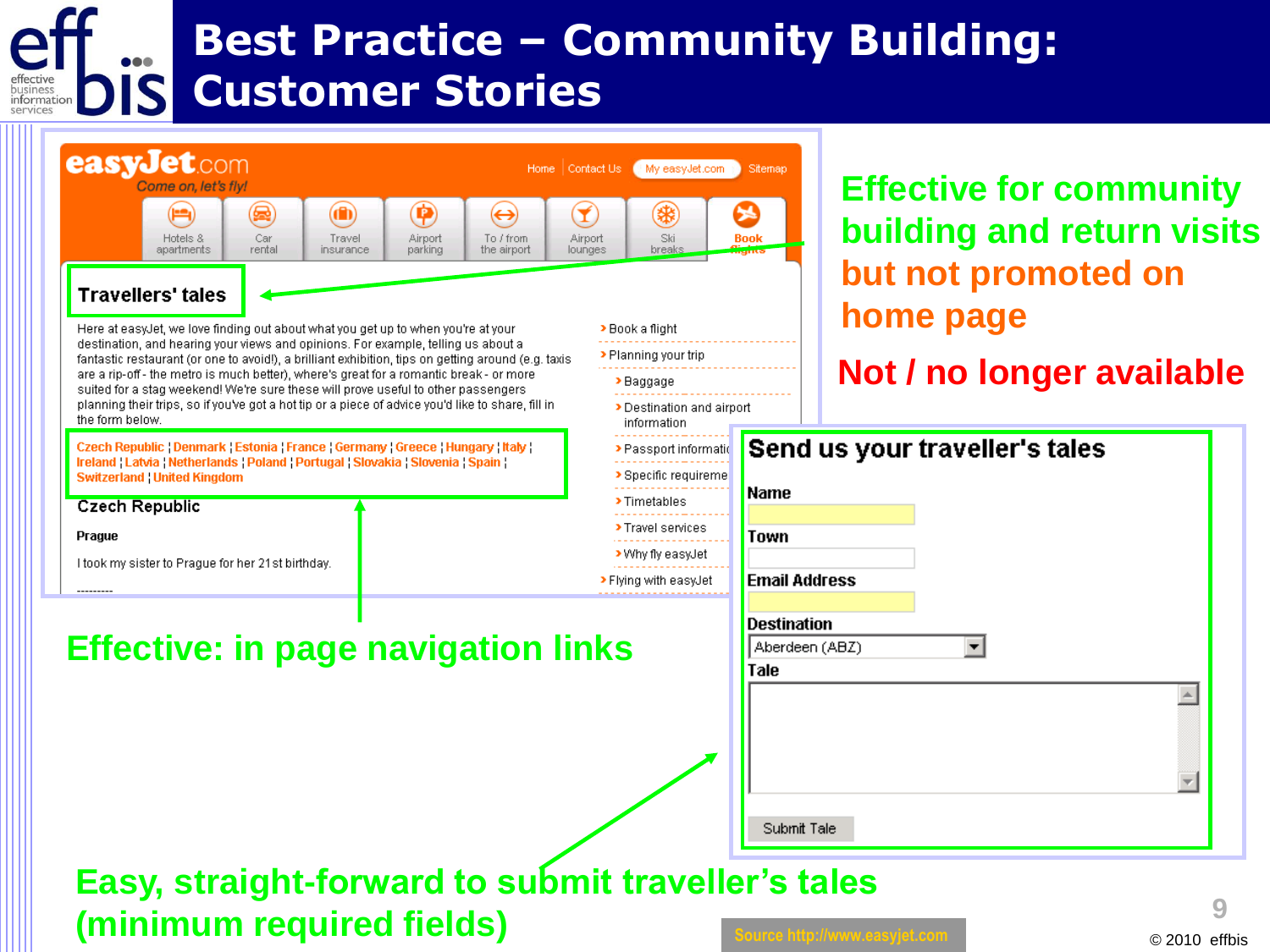# **Real-Life Best Practices Screenshots – Key Facts**

### **Real-Life Best Practices allow you to**:

- ground your internal discussion with objectivity and neutrality
- **IMPROVE and to share better your ideas**
- Establish a commong language
- And with the **benefits**
- Reduce your internal discussion time
- Get a best-of-breed Web site